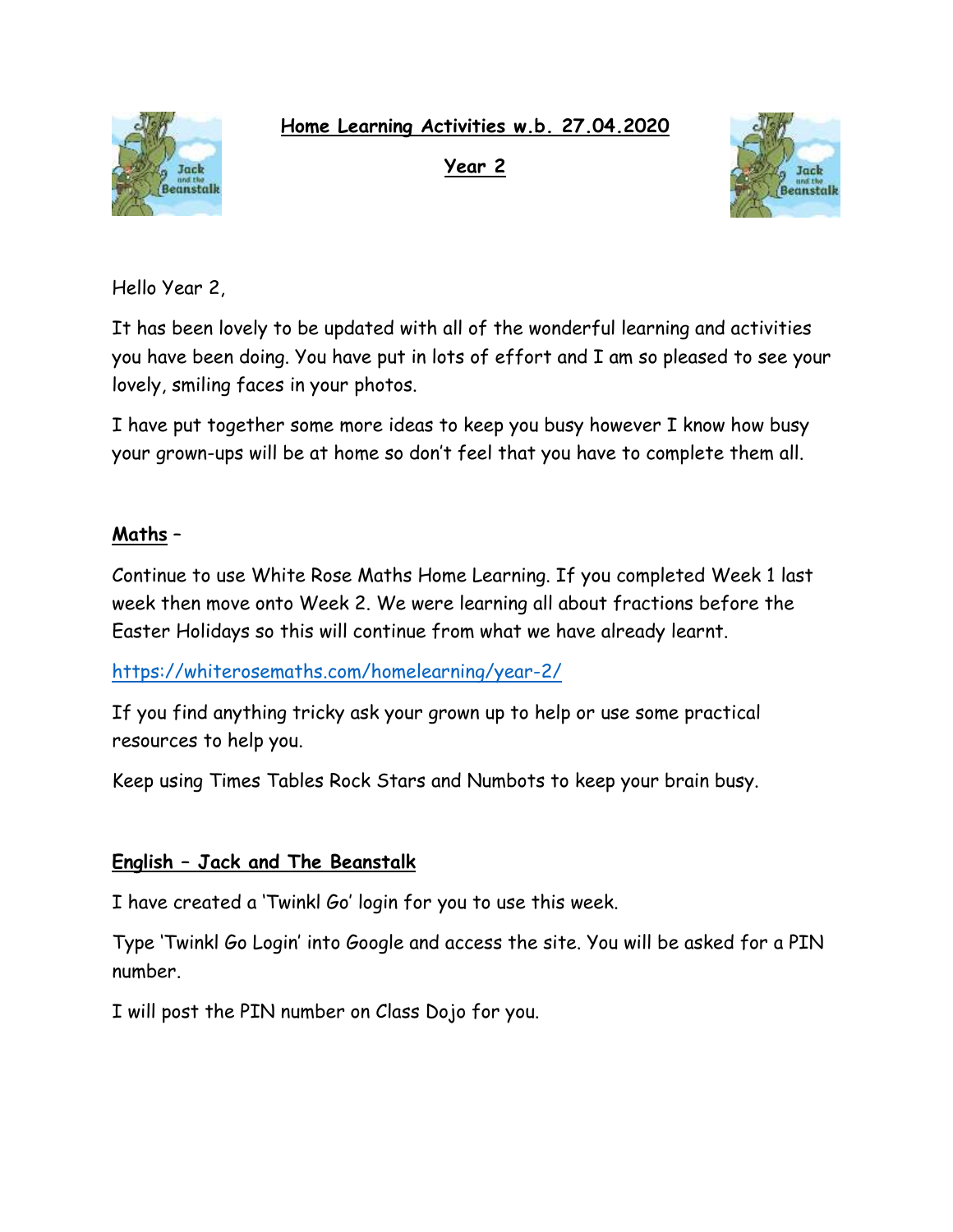On Twinkl Go you will find activities and information to help with your Science Project about plants and also an audio book of 'Jack and the Beanstalk'. I have set some activities below that you might like to complete independently or with your grown-up. Remember, these are just ideas so don't feel that you need to have completed them all as I know your grown-ups are very busy also.

# **Activity Ideas –**

• Create a story map of the key events in the story (example below). Can you add any adverbs (slowly, noisily etc), adjectives (big, beautiful, vast etc) and time words (first, next then etc)?



• Write a recount of the story using your story map to support you. Remember to sequence the story in the correct order. Below is a word bank that you might want to use to help you with key words.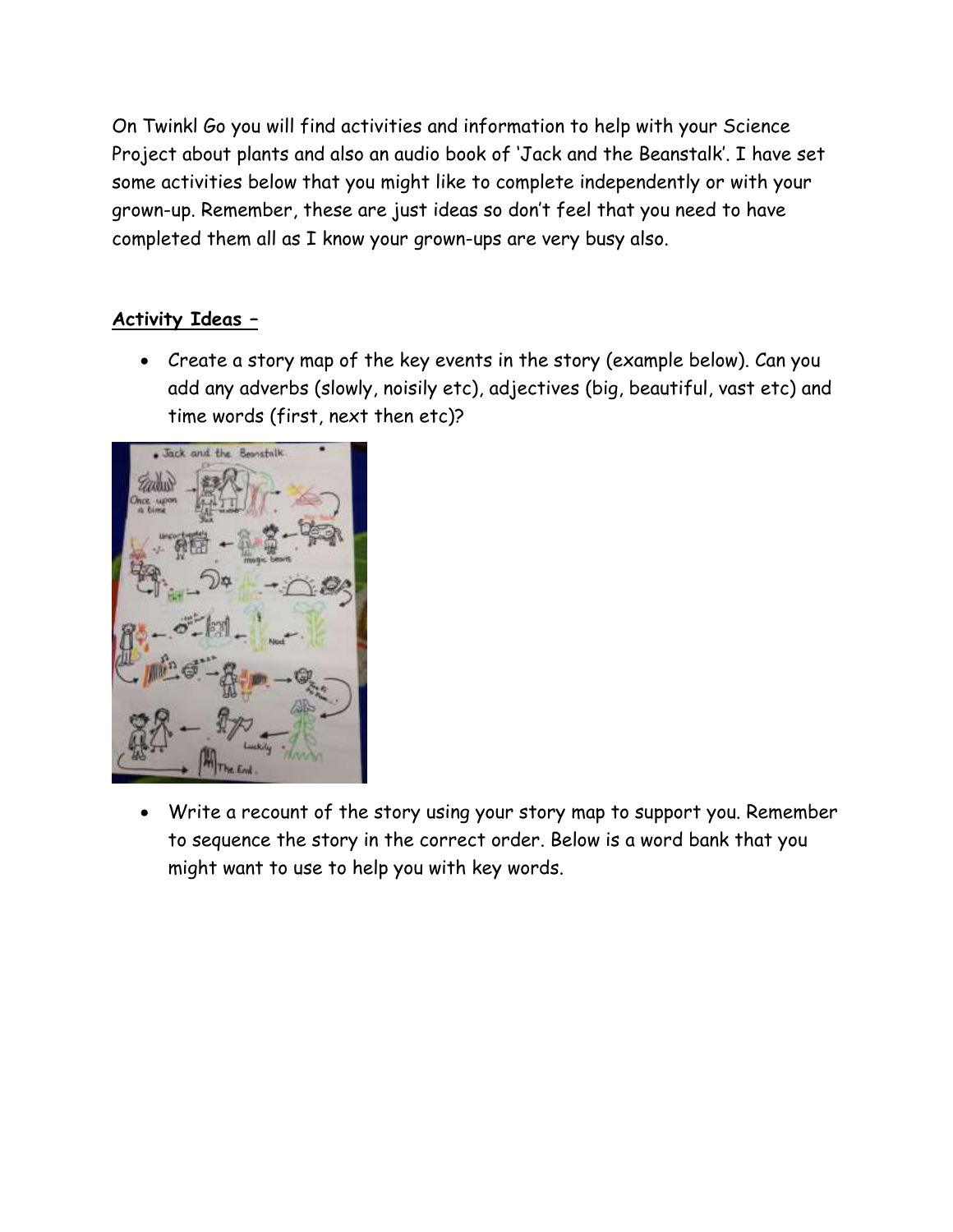

• Character Descriptions of Jack and the Giant. Why not create a mind map of adjectives to describe one of the characters and then use your ideas to form full sentences to describe them?



- Sorry Letter from Jack to the Giant or the opposite way round. Why are they sorry? What will they do to make it up to the other person? What should they have done instead? Can you extend any of your sentences using conjunctions (and, or, but, so, when, if, that, because)?
- Follow this link to access a lovely rainbow picture to add to your window to share your love of reading with your neighbours. [https://www.beanstalkcharity.org.uk/Handlers/Download.ashx?IDMF=d11c6](https://www.beanstalkcharity.org.uk/Handlers/Download.ashx?IDMF=d11c688f-d746-4c27-8393-5c9957fb00a8) [88f-d746-4c27-8393-5c9957fb00a8](https://www.beanstalkcharity.org.uk/Handlers/Download.ashx?IDMF=d11c688f-d746-4c27-8393-5c9957fb00a8)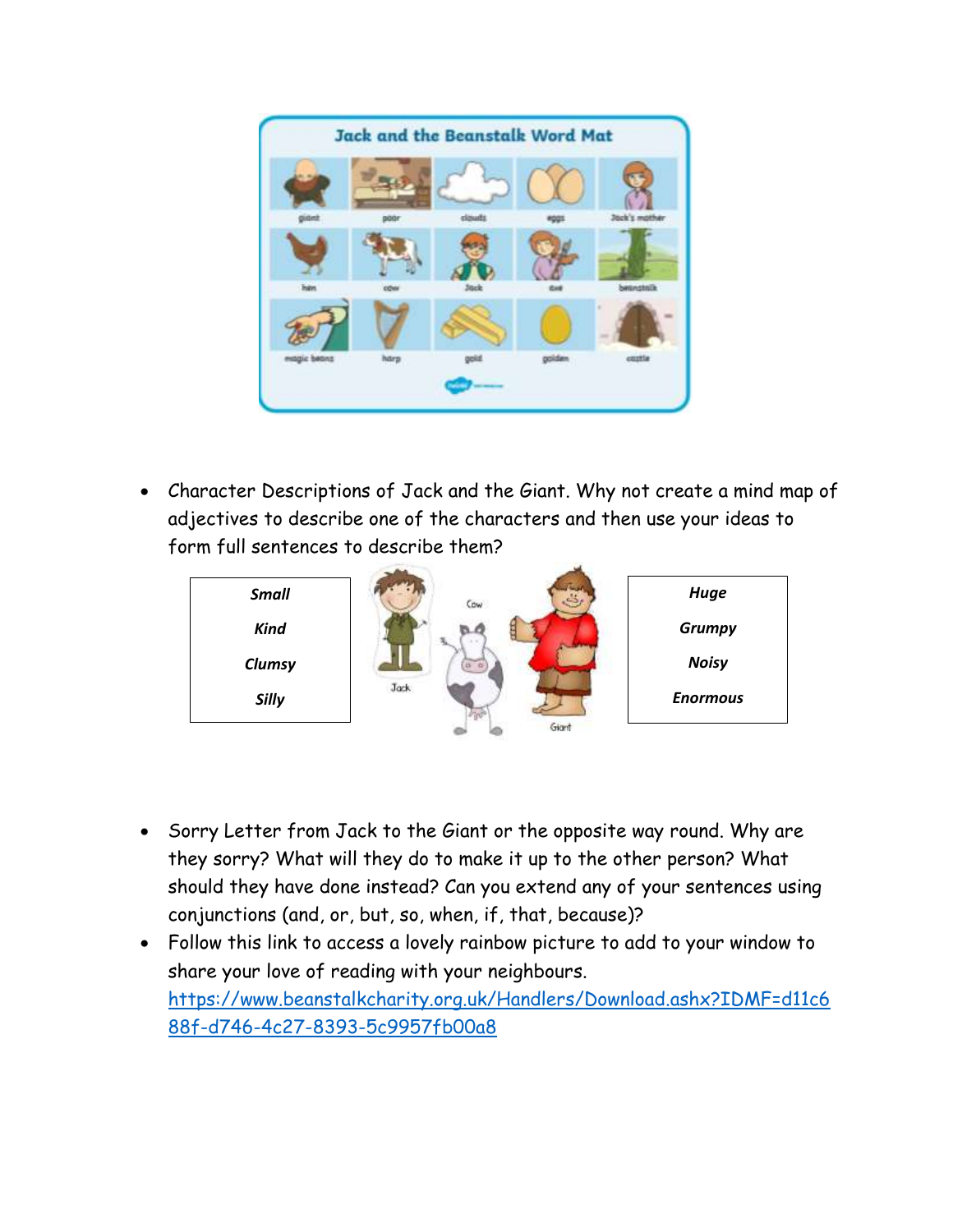

Remember to keep reading each day or share a story together.

# **Spellings**

If you are in Mrs Hunter's Spelling group can you practice reading and spelling these contracted forms of words. What is their full form?

**couldn't wouldn't shouldn't don't didn't I'm can't I'll wasn't**

**you're**

If you are in Miss Nichols' Group can you practice reading and spelling these words?

**girl**

**shirt**

**twirl**

**skirt**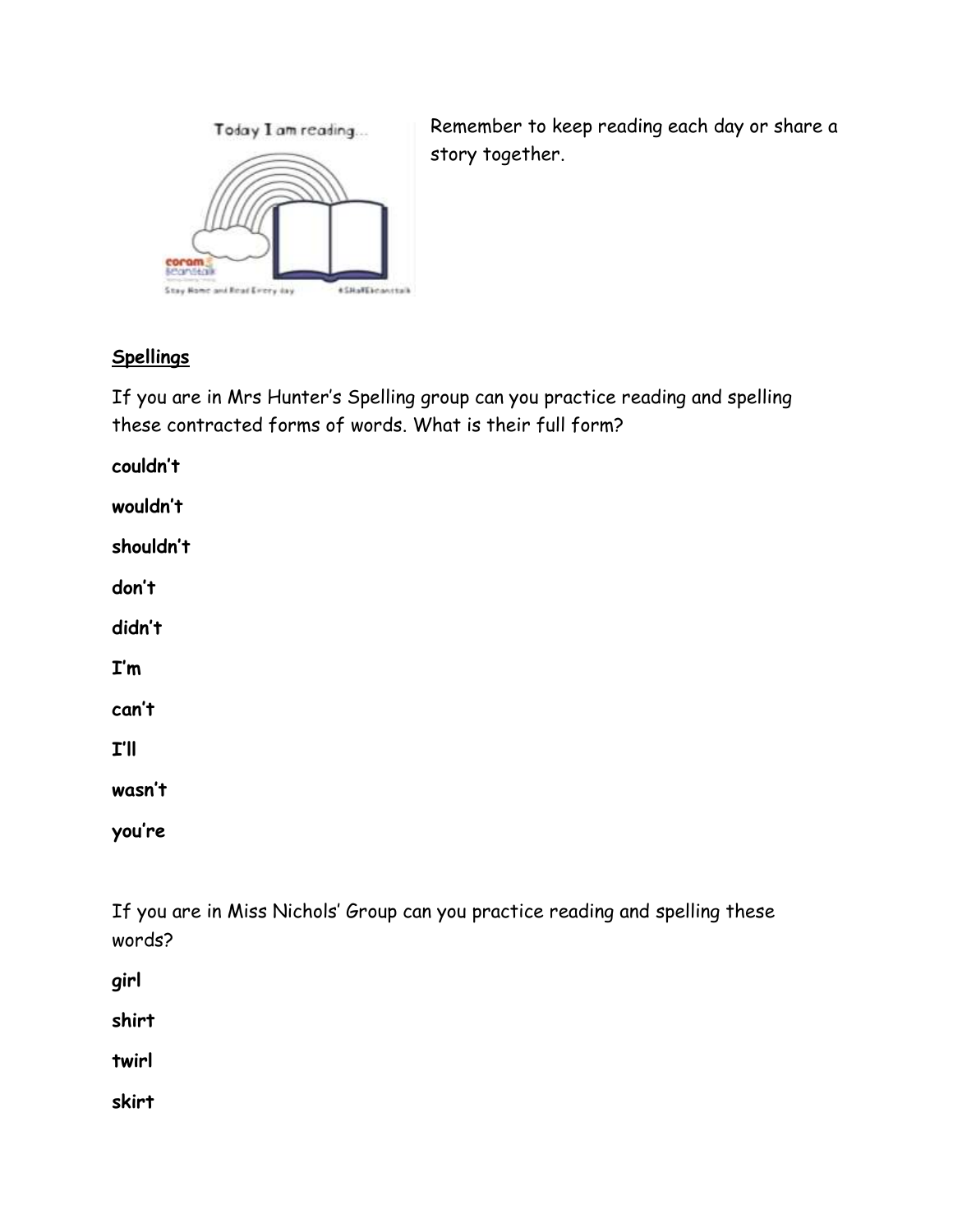**glue clue argue rescue**

If you can't remember which group you're in send me a message on Class Dojo and I'll remind you.

At the end of the week why not get your grown-up to give you a spelling challenge? Let me know how well you do!

# **Get thinking and Get Creative**

- Can you build a beanstalk?
- Use the information on 'Twinkl Go' to complete your Science project remember this doesn't have to be done all at once.
- Can you see any plants in your garden? Why not try to find out what they are? If you don't have a garden have a look for some during your daily exercise or find some in a book/on the internet.
- Make up a song about Jack climbing the beanstalk.

## **Keep Active**

- Joe Wicks Daily PE Lessons
- Cosmic Kids Yoga
- Super Movers
- Games in the garden
- Make your own obstacle course. Time your siblings or grown-up to see who can complete it the quickest!

Daily Lessons are being provided by the BBC which could support your learning.

Remember if you need any support contact me on Class Dojo.